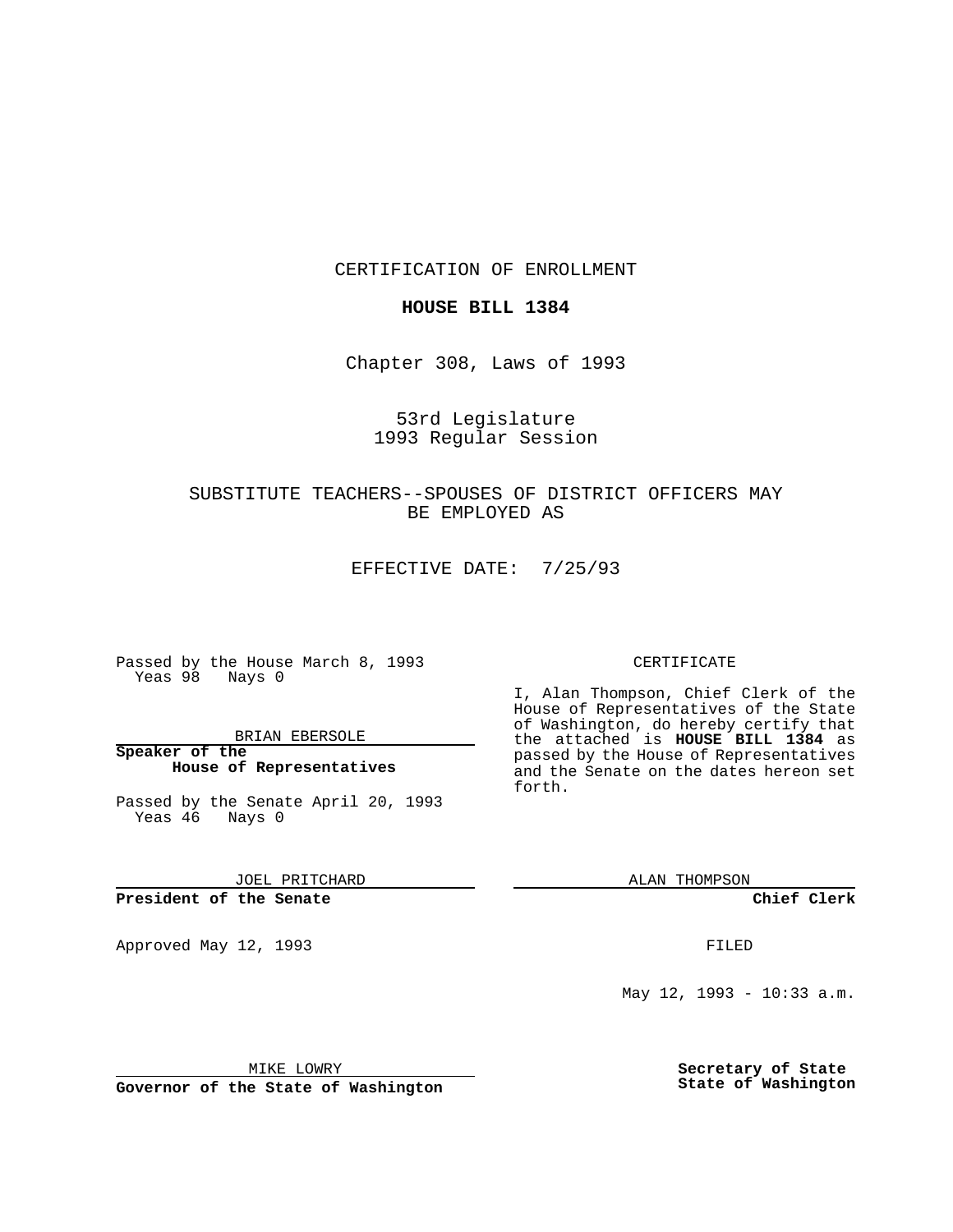# **HOUSE BILL 1384** \_\_\_\_\_\_\_\_\_\_\_\_\_\_\_\_\_\_\_\_\_\_\_\_\_\_\_\_\_\_\_\_\_\_\_\_\_\_\_\_\_\_\_\_\_\_\_

\_\_\_\_\_\_\_\_\_\_\_\_\_\_\_\_\_\_\_\_\_\_\_\_\_\_\_\_\_\_\_\_\_\_\_\_\_\_\_\_\_\_\_\_\_\_\_

Passed Legislature - 1993 Regular Session

**State of Washington 53rd Legislature 1993 Regular Session**

**By** Representatives Chandler, Hansen, Karahalios, Dorn, Brough and Foreman

Read first time 01/27/93. Referred to Committee on Education.

 AN ACT Relating to school district employment contracts; and amending RCW 42.23.030.

BE IT ENACTED BY THE LEGISLATURE OF THE STATE OF WASHINGTON:

 **Sec. 1.** RCW 42.23.030 and 1991 c 363 s 120 are each amended to read as follows:

 No municipal officer shall be beneficially interested, directly or indirectly, in any contract which may be made by, through or under the supervision of such officer, in whole or in part, or which may be made for the benefit of his or her office, or accept, directly or indirectly, any compensation, gratuity or reward in connection with such contract from any other person beneficially interested therein. This section shall not apply in the following cases:

 (1) The furnishing of electrical, water or other utility services by a municipality engaged in the business of furnishing such services, at the same rates and on the same terms as are available to the public generally;

(2) The designation of public depositaries for municipal funds;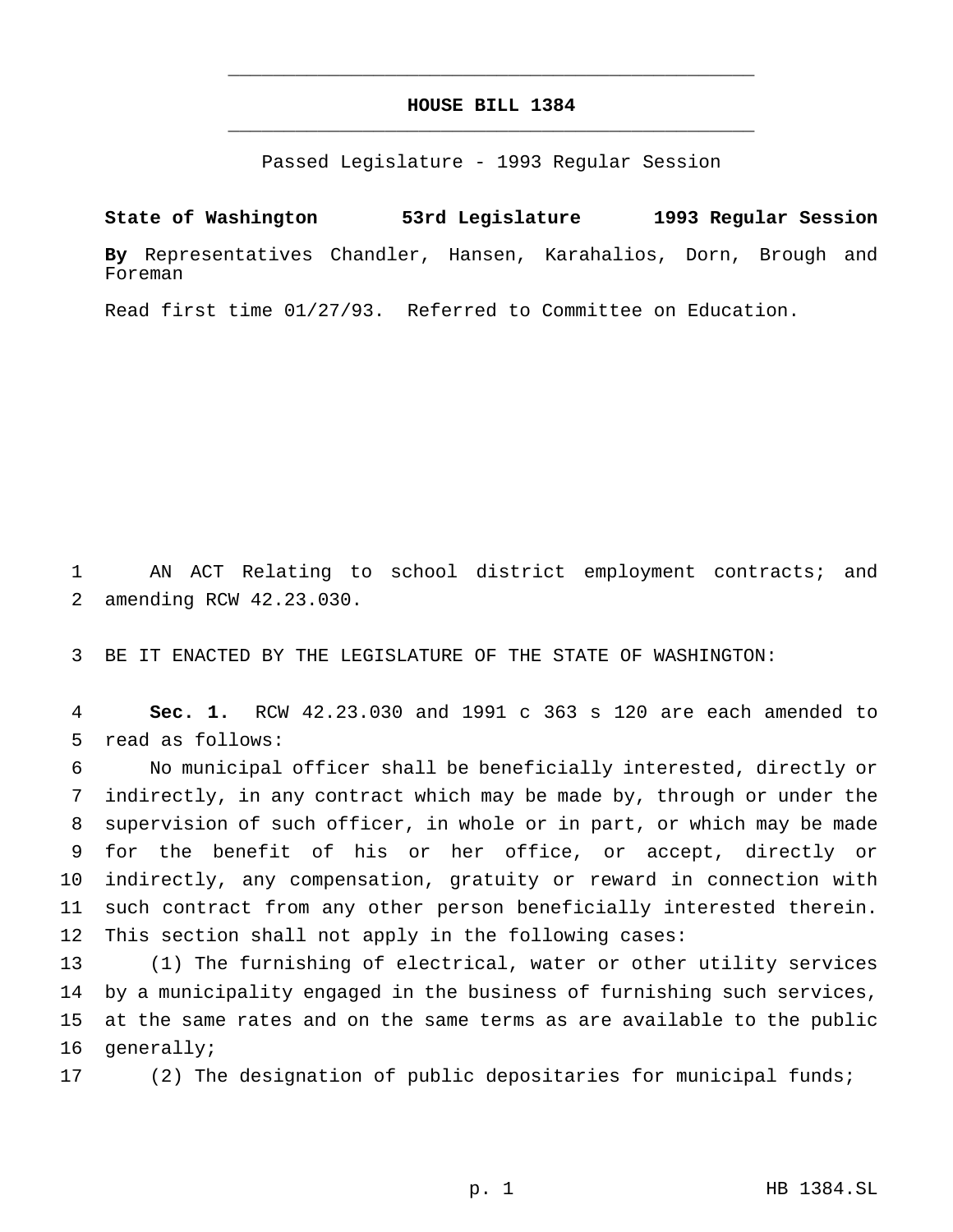(3) The publication of legal notices required by law to be published by any municipality, upon competitive bidding or at rates not higher than prescribed by law for members of the general public;

 (4) The designation of a school director as clerk or as both clerk and purchasing agent of a school district;

 (5) The employment of any person by a municipality, other than a county with a population of one hundred twenty-five thousand or more, a city of the first or second class, an irrigation district encompassing in excess of fifty thousand acres, or a first class school district, for unskilled day labor at wages not exceeding one hundred dollars in any calendar month;

 (6) The letting of any other contract (except a sale or lease as seller or lessor) by a municipality, other than a county with a population of one hundred twenty-five thousand or more, a city of the first or second class, an irrigation district encompassing in excess of fifty thousand acres, or a first class school district: PROVIDED, That the total volume of business represented by such contract or contracts in which a particular officer is interested, singly or in the aggregate, as measured by the dollar amount of the municipality's liability thereunder, shall not exceed seven hundred fifty dollars in any calendar month: PROVIDED FURTHER, That in the case of a particular officer of a third class city or town, or a noncharter optional code city, or a member of any county fair board in a county which has not established a county purchasing department pursuant to RCW 36.32.240, the total volume of such contract or contracts authorized in this subsection may exceed seven hundred fifty dollars in any calendar month but shall not exceed nine thousand dollars in any calendar year: PROVIDED FURTHER, That there shall be public disclosure by having an available list of such purchases or contracts, and if the supplier or contractor is an official of the municipality, he or she shall not vote on the authorization;

 (7) The leasing by a port district as lessor of port district property to a municipal officer or to a contracting party in which a municipal officer may be beneficially interested, if in addition to all other legal requirements, a board of three disinterested appraisers, who shall be appointed from members of the American institute of real estate appraisers by the presiding judge of the superior court in the county where the property is situated, shall find and the court finds